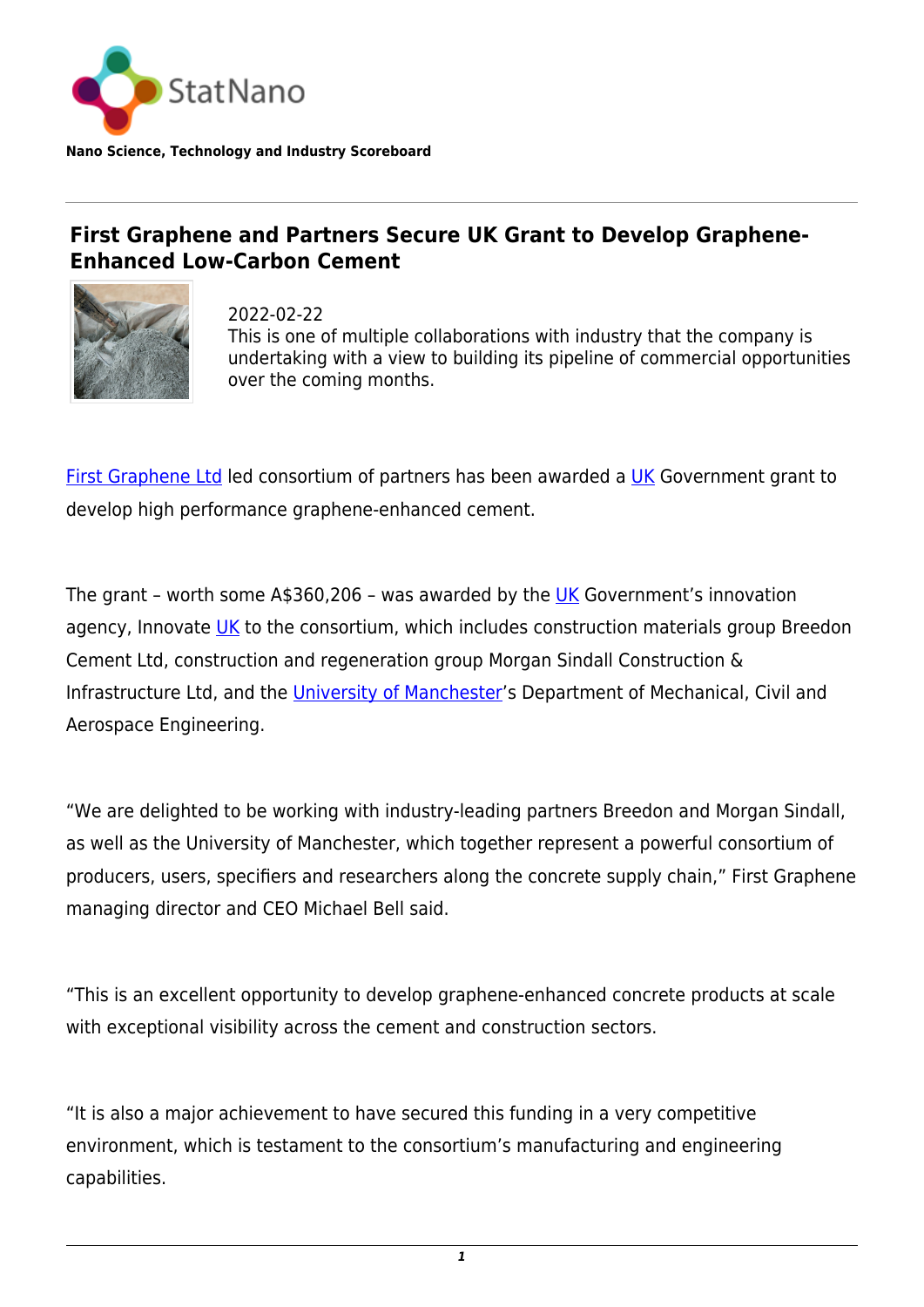"It is important to note that this is one of multiple collaborations with industry that the company is undertaking with a view to building our pipeline of commercial opportunities over the coming months."

## **Cutting carbon emissions**

The cement industry, led by the Global Cement and Concrete Association on behalf of 40 leading cement and concrete manufacturers, has committed to cutting carbon emissions by 25% by 2030.

Clinker, one of the binding and strengthening agents in cement, is the main culprit of these emissions and the [UK](http://statnano.com/country/UK) cement industry is actively exploring methods to produce cements with lower clinker factor to increase the sustainability of cement products.

First Graphene means to address this issue with its cement additive PureGRAPH® products, which have been shown through external testing at international standards to enhance compressive strength by 34% and tensile strength of cement mortar by 27%, reducing the need for unsustainable clinker additives.

## **Collaboration with the goal of sustainability**

"We're extremely proud to be part of the consortium led by First-Graphene to develop graphene-enhanced, low-carbon cement, which could ultimately reduce the amount of clinker in concrete and reduce CO2 emissions," Breedon Cement cement and products managing director Jude Lagan said.

"We recognise that cement is an essential ingredient of our infrastructure, and we're committed to developing more sustainable products for all our customers.

"It's essential that Breedon can make a material difference to places, and we want to show how we look at the whole life impacts of our products, and how we collaborate and innovate